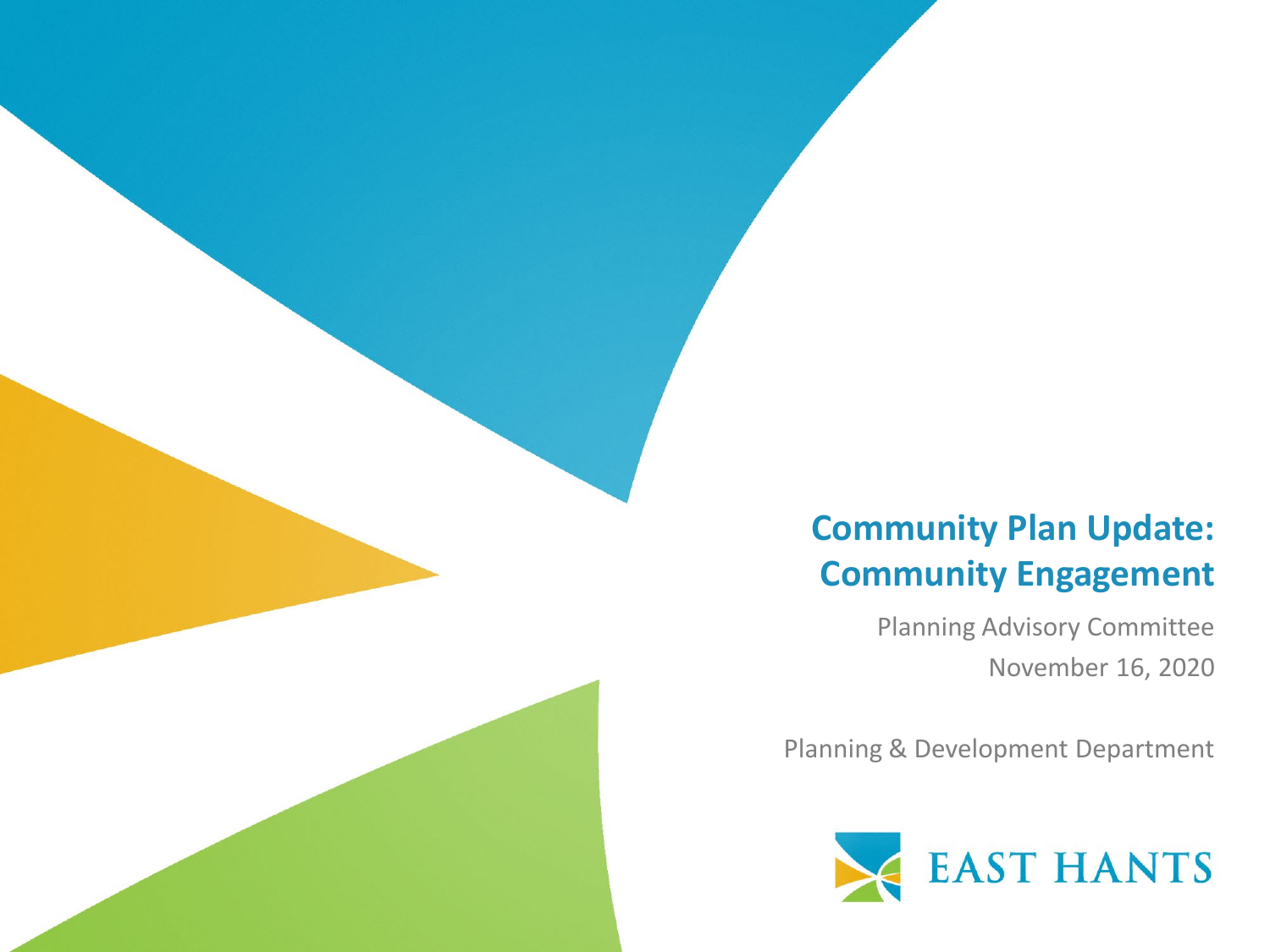## Background

- The current citizen engagement section of the Municipal Planning Strategy was approved by Council in 2016.
- Since the adoption of the current municipal planning strategy the Weekly Press is no longer in operation so the planning & development uses the Chronicle Herald for its advertising needs.
- The Municipal Government Act sets out requirements for notification through a newspaper:
	- Prior to holding a public hearing, a newspaper notice is to be placed each week for two successive weeks detailing the date, time and location of the public hearing;
	- A notice that planning documents are in effect for MPS amendments is to be placed in a newspaper.
	- A notice is to be placed in a newspaper setting out the right to appeal an approval of land use bylaw amendments or a development agreement.
- The above requirements cannot be varied but staff would like to discuss if the current citizen engagement policies in the MPS are relevant still and if they can be amended.

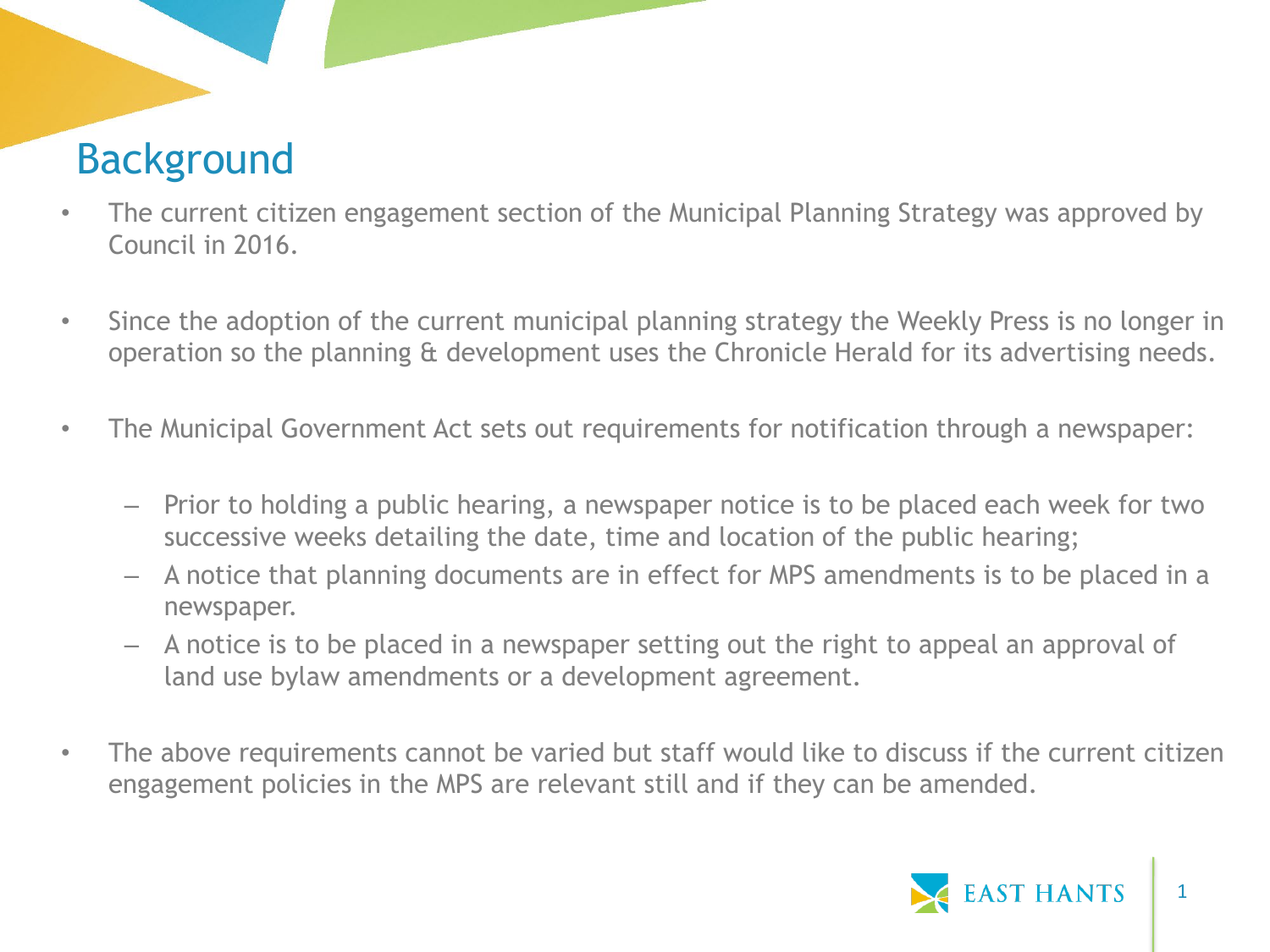### Suggested amendments

- Newspapers were the main source of news for people but now a lot of people obtain their news online.
- Staff feel that the number of people who only find out about an application or planning document amendments through newspapers is likely small. Analytics for the municipal website and Facebook show that people are viewing information on the applications and notices online.
	- The notice of public hearing for the Dr. Sheehy application reached 1.7k on facebook, meaning that 1.7k saw the notice. Of that number 55 people clicked the link in the facebook notice.
	- The notice of approval for the Gail Sloane application reached 826 people on facebook with 23 of those people clicking the link in the notice.
- Removing the requirement for newspaper notices, for applications and amendments to planning documents, will save developers and also the municipality money without compromising the ability to reach people through other methods.
- In addition to the above, letters are mailed to property owners within 300 metres of a planning application property.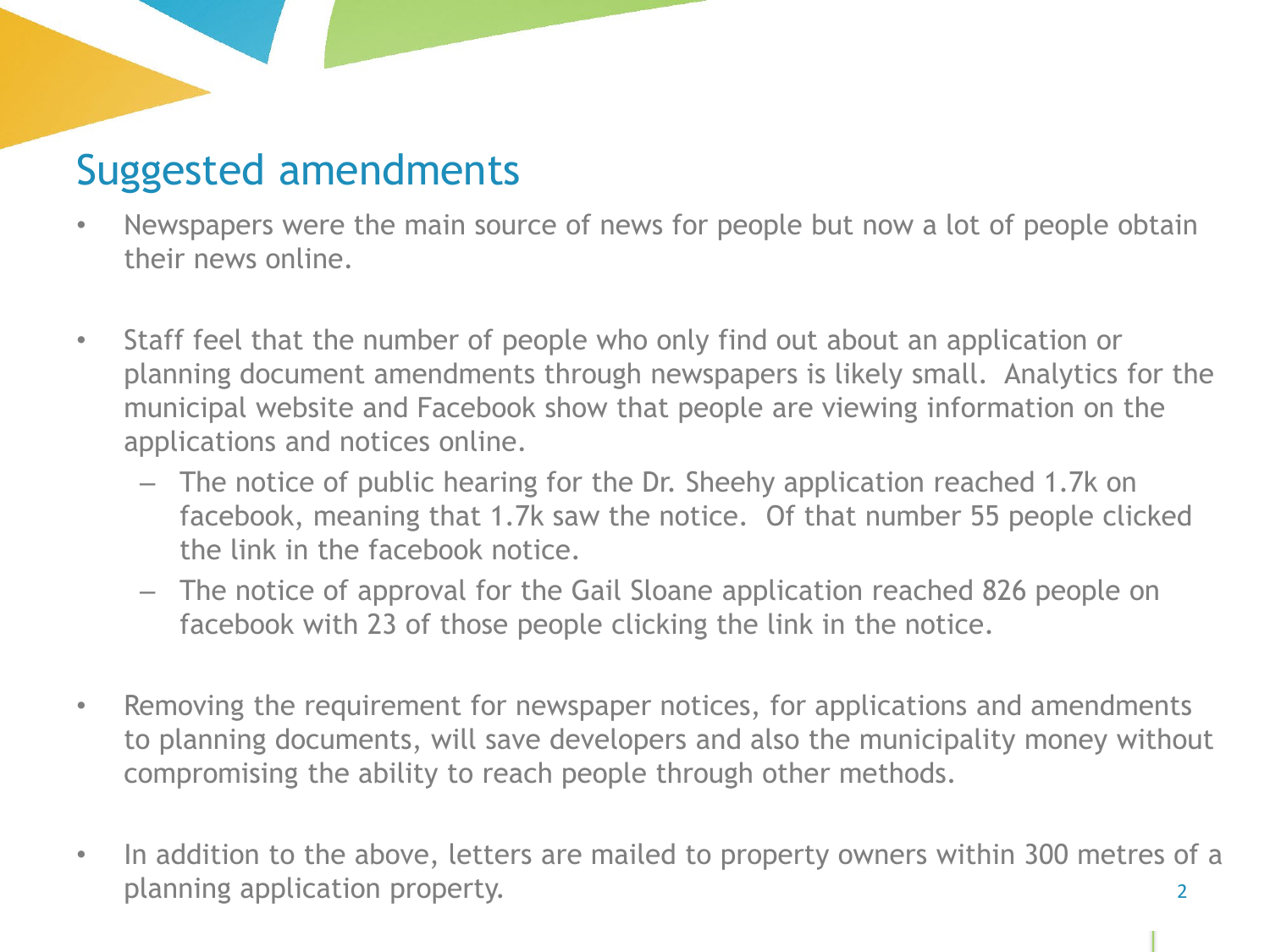| <b>Current Policy</b>                                                                                                                                                                                                                                                                                                                                                   | <b>Suggested Approach</b>                                                                                                                                                                                                                        |
|-------------------------------------------------------------------------------------------------------------------------------------------------------------------------------------------------------------------------------------------------------------------------------------------------------------------------------------------------------------------------|--------------------------------------------------------------------------------------------------------------------------------------------------------------------------------------------------------------------------------------------------|
| Initial notice is placed in newspaper and<br>online.                                                                                                                                                                                                                                                                                                                    | Remove the requirement for initial notice in<br>the newspaper. Continue with posting notice<br>on website and social media.                                                                                                                      |
| The notice (PIM) shall also appear in an area<br>newspaper and on the municipal website.                                                                                                                                                                                                                                                                                | Remove the requirement for a newspaper<br>notice for PIM's. Continue with posting on the<br>municipal website and social media.<br>Where an application is site specific letters<br>will still be mailed to nearby property<br>owners/residents. |
| <b>Following first reading of a Land Use Bylaw</b><br>or Subdivision Bylaw amendment or Initial<br>Consideration of a development agreement, a<br>questionnaire shall be sent to each owner of a<br>property within 300 m of the subject property.                                                                                                                      | For MPS amendments the policy be amended to<br>enable a questionnaire to be mailed following<br>a public information meeting (PIM). This will<br>enable a more efficient process than waiting<br>until after first reading.                      |
| When an MPS amendment is also included<br>which frequently happens with LUB text and<br>zoning amendments, first reading will not be<br>the first report to Planning Advisory<br>Committee. This can mean that the<br>questionnaire is not sent out until later in the<br>process and requires a report requesting first<br>reading before the questionnaire be mailed. | See following diagram<br>3                                                                                                                                                                                                                       |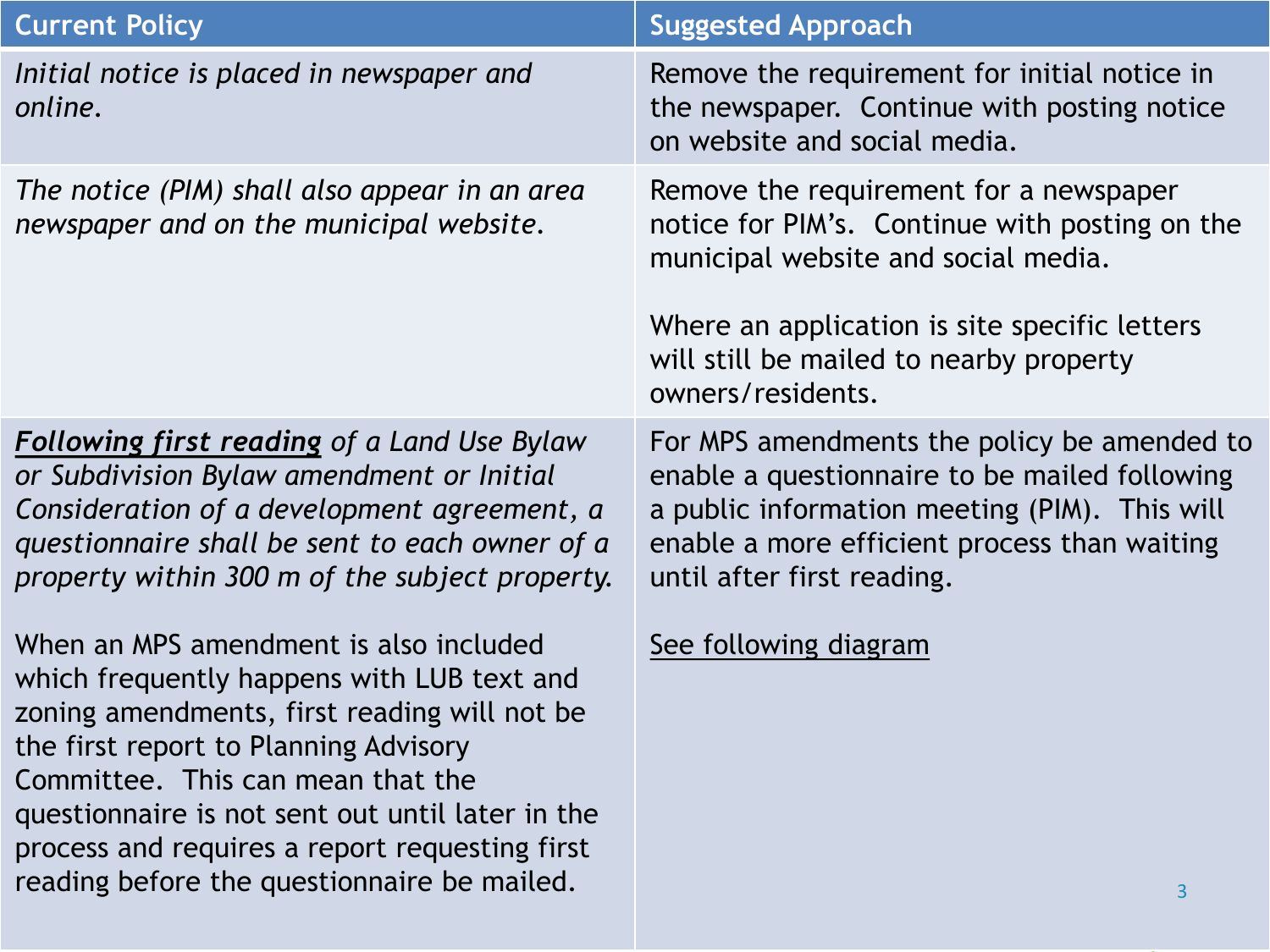Proposed Changes to MPS process – when to mail out questionnaires

Existing Process



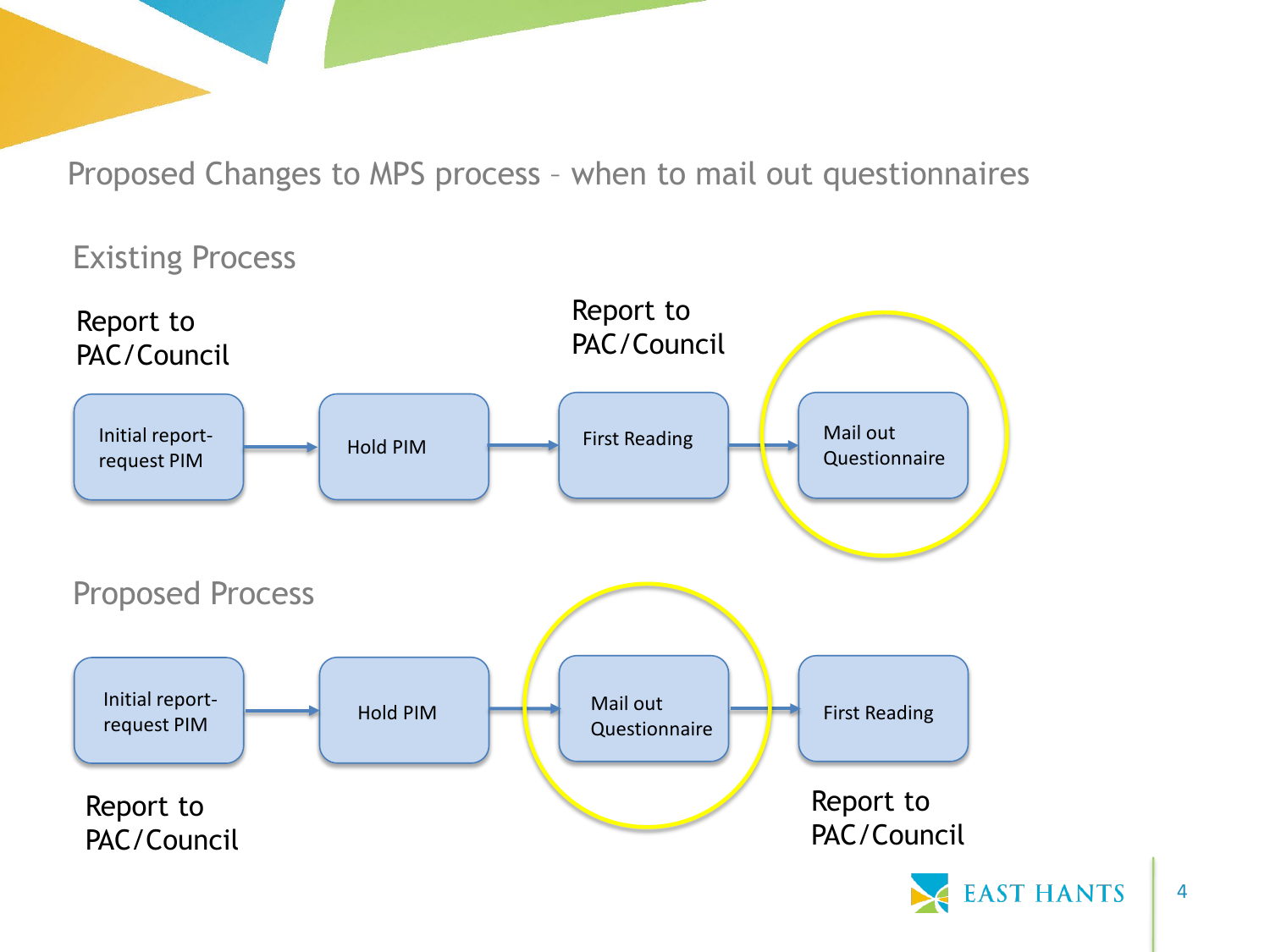*Following first reading of a Land Use Bylaw or Subdivision Bylaw amendment or Initial Consideration of a development agreement, a questionnaire shall be sent to each owner of a property within 300 m of the subject property. The questionnaire package shall be accompanied by a prepaid self-addressed return envelope and provide a copy of Staff's preliminary report on the application or a summary of the application.*

The number of returned questionnaires is typically low. For the River Country DA application we have received approximately 15% back. For the FH Development application we have received approximately 10% back.

### **Current Policy Suggested Approach**

Questionnaires be available online for property owners to complete. A letter will be mailed to those people inviting them to complete the questionnaire online. People who receive a letter from the municipality inviting them to complete the online questionnaire can request a paper copy be mailed to them with a return envelope if they prefer a paper copy. This therefore gives the option of either online or a paper copy. This is the same approach that the Town of Truro take.

For every property that we mail a letter inviting someone to complete an online survey instead of sending a questionnaire and return envelope, it would save approximately \$1.92. For some applications we mail to upwards of 500 property owners. This change therefore has the potential for a significant cost saving.

From the completed online survey, staff can seek to identify for PAC and Council which ones are properties within the 300 metre notification area.

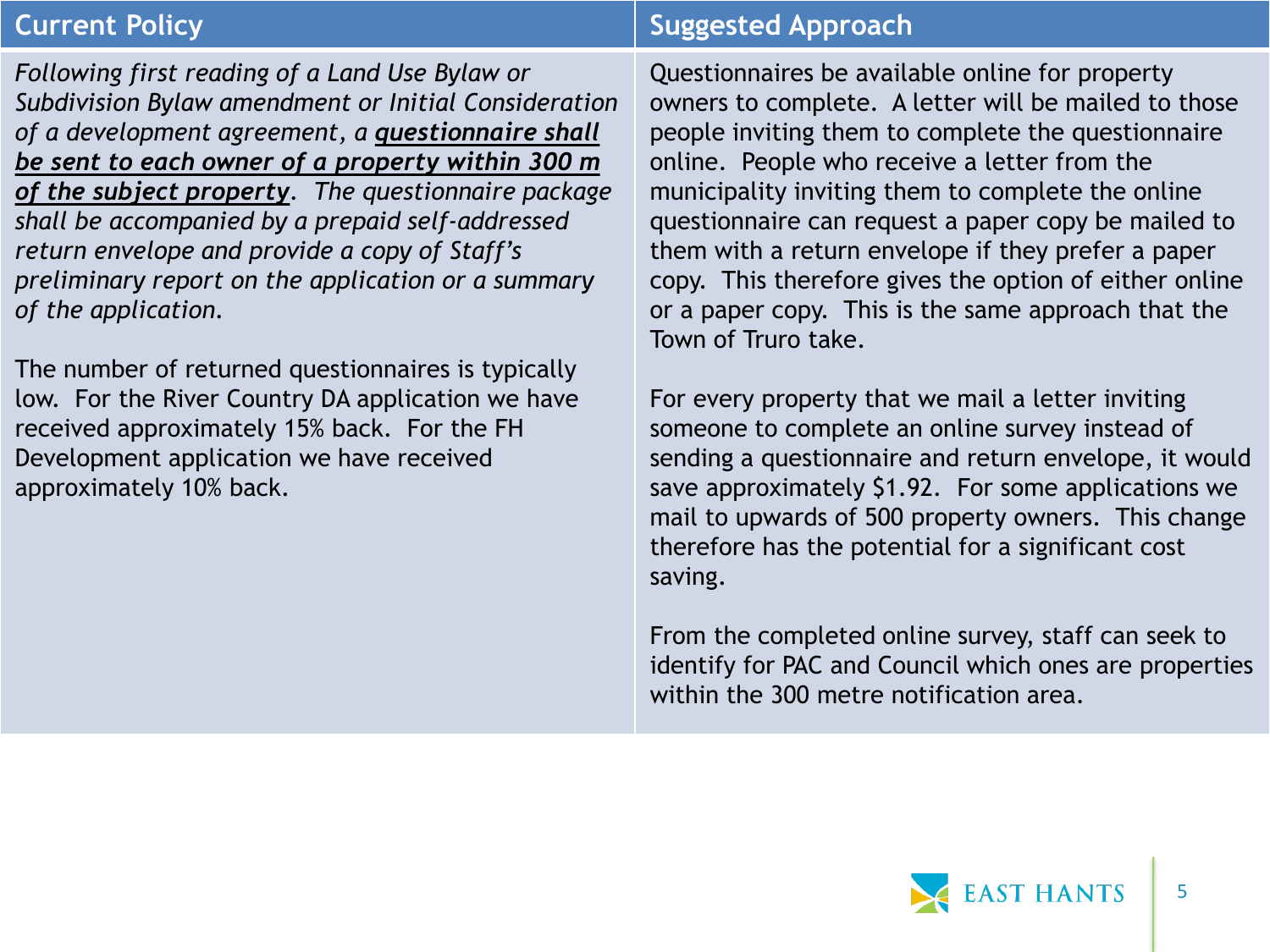| <b>Current Policy</b>                                                                                                                                                           | <b>Suggested Approach</b>                                                                                                                                                                                                                                                                                                                                                                |
|---------------------------------------------------------------------------------------------------------------------------------------------------------------------------------|------------------------------------------------------------------------------------------------------------------------------------------------------------------------------------------------------------------------------------------------------------------------------------------------------------------------------------------------------------------------------------------|
| Questionnaires and notice of public<br>hearings/PIM's shall be sent to each owner of a<br>property within 300 m of the subject property.                                        | Staff suggest mailing to property owners and<br>where relevant to the resident too.                                                                                                                                                                                                                                                                                                      |
| Questionnaires and notices of public<br>hearings/PIM's are only mailed to property owners<br>and not the person residing in the property.                                       |                                                                                                                                                                                                                                                                                                                                                                                          |
| Council shall advertise, through area newspapers,<br>the municipal website and other means deemed<br>appropriate, all public appointment openings on<br>the various committees. | This policy requires advertisements be posted in a<br>newspaper. This may not be the most appropriate<br>means of communication or promoting the<br>openings on committees. Staff suggest this policy<br>be amended to list newspapers as one of the<br>methods which could be used. This would not<br>impact where other regulations or policy of<br>Council require newspaper notices. |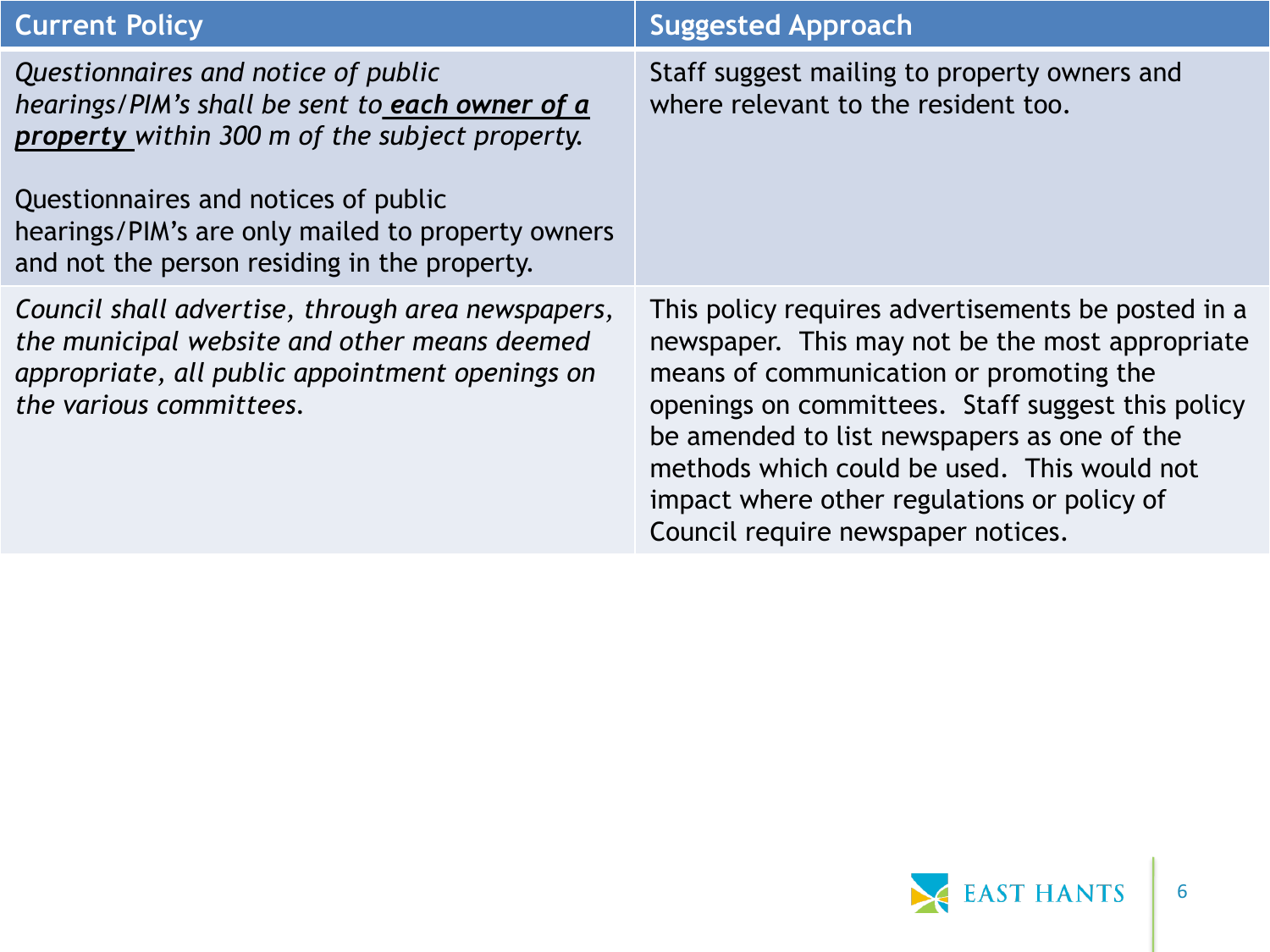### **Conclusions**

- Planning staff have reviewed the citizen engagement section of the Municipal Planning Strategy and suggest that some changes be made including removing the requirement for newspaper notices, create online questionnaires for applications, and to mailout questionnaires following a PIM rather than following first reading for MPS amendments. Staff do not feel that these changes compromise notifying or engaging the public in planning application processing.
- The notification requirements of the MGA and any other policies of Council will still be followed.